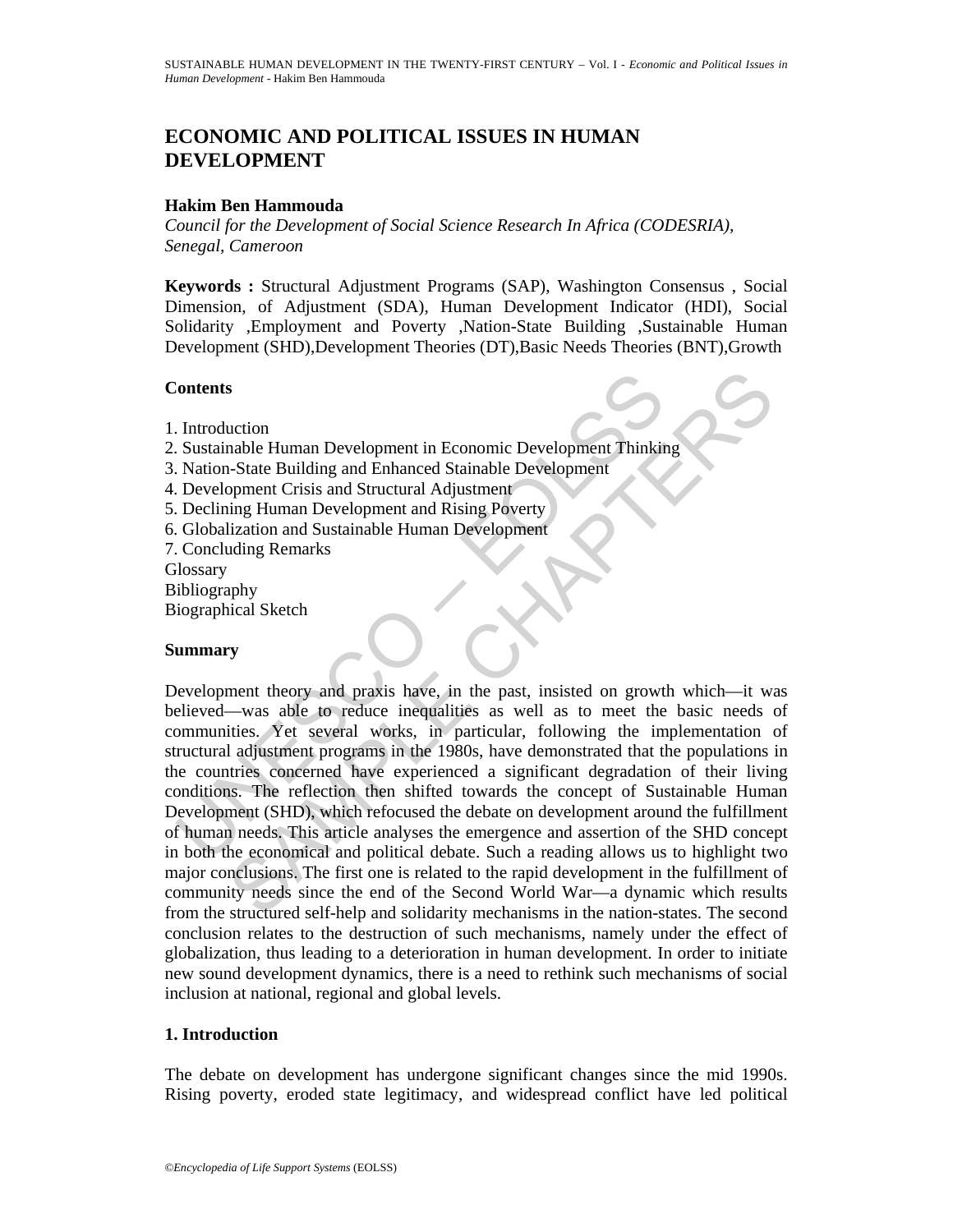leaders, experts, and international institutions to question the relevance of the reforms and development strategies implemented in most underdeveloped countries. This questioning has affected the paradigm that has dominated the developmental discourse. From the early 1980s onwards, the Washington Consensus marked this theoretical field, which developed after the Second World War. The debt crisis that began in 1982 led the international community to define new development priorities and strategies. The Bretton Woods Institutions (the IMF and the World Bank) were tasked to develop a global strategy for the management of the debt of developing countries. These countries have to commit themselves to implementing a series of reforms within the framework of structural adjustment programs (SAPs) in exchange for the rescheduling of their public and private debt. SAPs had two basic components: the stabilization component which sought to reduce the internal and external imbalances which accumulated in the 1970s, and which led to the rapid growth of internal and external debt of these economies; and in addition, a structural component that was supposed to ensure a rollback of the state and a greater regulation of these economies by the market, as well as a reorientation of the growth dynamics of towards the international market. The objective of all these reforms was to reduce macroeconomic disequilibria affecting the economies of underdeveloped countries, to relaunch the processes of growth dynamics, and to improve the international insertion of these economies into the global economic movement.

nd which led to the rapid growth of internal and external debt of these<br>a addition, a structural component that was supposed to ensure a roll<br>and a greater regulation of these conomies by the market, as well as<br>le growth d h led to the rapid growth of internal and external debt of these economies; an, a structural component that was supposed to ensure a rollback of the state regulation of these economies by the market, as well as a reorienta However, less than two decades after the SAPs were implemented, the outcome is mixed, to say the least. Some economies have succeeded in reducing their internal and external disequilibria, but nonetheless, the growth dynamics remain relatively weak, and reforms have not been able to initiate new modes of growth that would make it possible to respond to the worn-out import-substitution strategies adopted in the 1970s. Moreover, the competitiveness of underdeveloped economies remains low, and their dependence on traditional exports stronger. The social achievement of the SAPs is even more marginal. The blocked growth dynamics brought about a decline in job creation. This slowdown, which is associated with a strong population growth, has led to soaring rate of unemployment, particularly among the urban youth. Thus, SAPs have resulted in greater social insecurity, and in increasing poverty and exclusion. International institutions and various donors have quickly taken these effects into account, and have tried to build social components into the SAPs in order to reduce the negative impact of the reforms, and to deal with the withdrawal of the state in the social domain. However, the various actions undertaken within the framework of what has been called the SDA (Social Dimension of Adjustment) have had little effect, and poverty has continued to increase and to be entrenched.

This economic and social crisis has had important political consequences with the contested legitimacy of modern states in underdeveloped countries. The move beyond the traditional forms of political organization and the construction of the modernist nation-state occurred on the basis of a commitment on the part of the new elites that came out of the struggle for independence to construct new, dynamic economies capable of meeting the social needs of the people. Thus, economic development and social advancement were at the heart of the postcolonial social compromises in underdeveloped countries, and provided the foundation for modern political entities. However, the growing poverty and exclusion was the source of a new challenge to the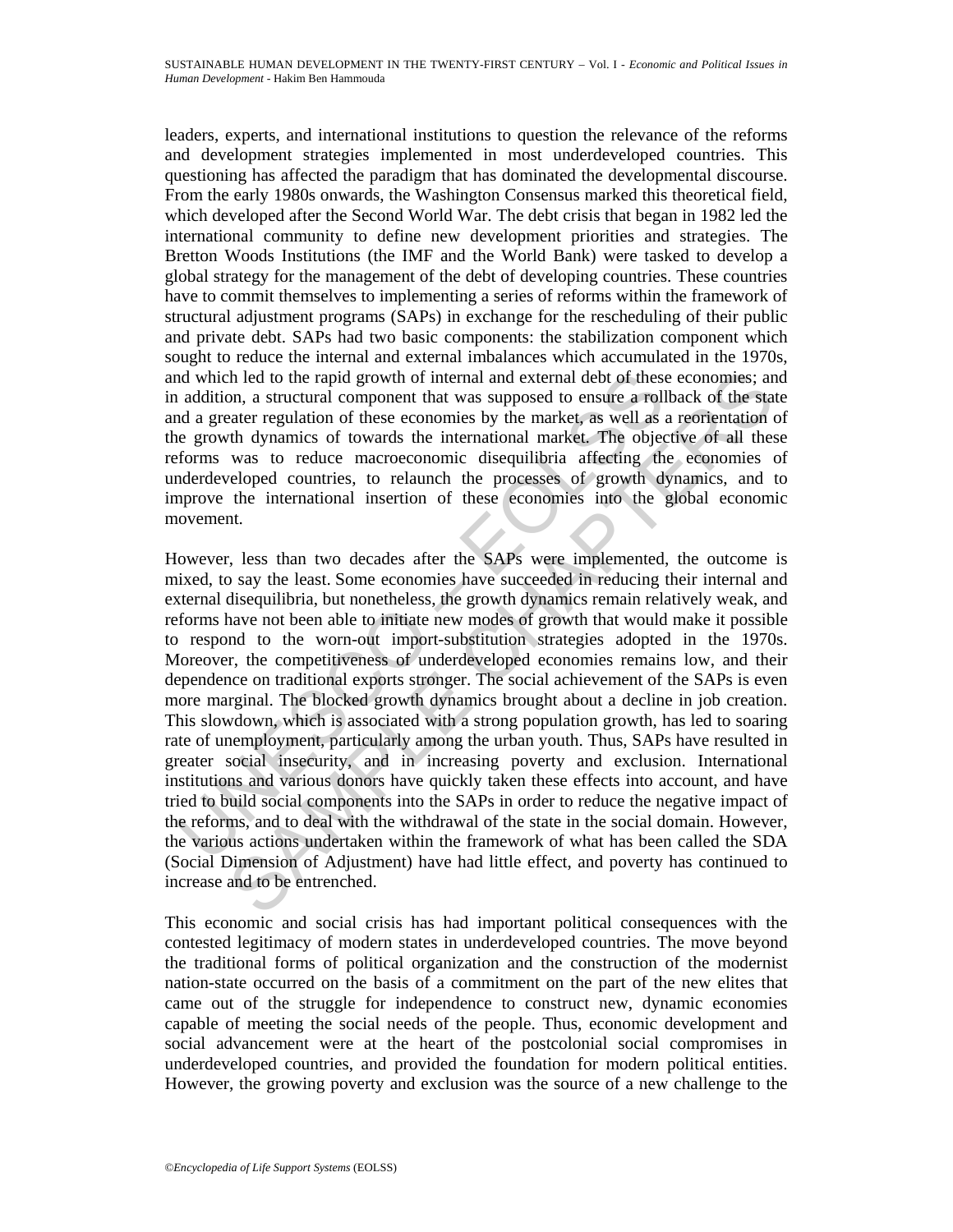legitimacy of the modern state. In addition, in many countries, the state rollback and economic liberalization have resulted in the emergence of political and-financial mafias that have tried to exert control over the economy and to benefit from the movement of privatization.

These outcomes led to a questioning of the theoretical foundations and development options of the Washington Consensus. At the theoretical level, recent studies have sought to temper the role of the market, acknowledging the plurality of forms of social regulation, and especially the role of institutions and social conventions, in the coherence of individual choices in a decentralized economy. Regarding strategies, the challenge to SAPs is accompanied by the emergence of new practices. Since the mid 1980s, UNICEF has promoted the concept of adjustment with a human face in order to emphasize the negative social consequences of structural adjustment programs. In addition, to respond to the ecological and social crisis across the world, the reflection about development practices has moved away from the imperatives of stabilization in order to include concerns about preserving nature and with emphasis on human beings. Thus, the United Nations Conference on Environment and Development (UNCED) held in Rio de Janeiro in 1992, underscored the ecological dangers threatening humankind (the depletion of the ozone layer, the greenhouse effects, nuclear and chemical wastes, deforestation, uncontrolled urbanization, etc.), and demonstrated the need to define a sustainable development in order to deal with these catastrophes.

mphasize the negative social consequences of structural adjustme<br>ddition, to respond to the ecological and social crisis across the word<br>out development practices has moved away from the imperatives of<br>dert to include conc the negative social consequences of structural adjustment programs. It to respond to the cological and social crisis across the world, the reflection include concerns about preserving nature and with emphasis on bunnan be The genesis of the concept of sustainable development came out of the studies undertaken by the Brundtland Commission (named after the former Norwegian Prime Minister, Gro Harlem Brundtland), which was commissioned by the United Nations in 1983 to prepare a report on development. This report, entitled *Our Common Future*, and submitted in 1987, defined sustainable development as being "a development that responds to present needs without compromising the ability of future generations to respond to theirs." The Rio Conference popularized the concept of sustainable development, and adopted an agenda for the twenty-first century in order to reduce ecological hazards.

In addition, at the end of the 1980s, the United Nations Development Programme (UNDP) initiated a study on development practices insisting on the need to refocus them on the human beings. This study resulted in the development of the Human Development Indicator, as well as in the preparation, as of 1990, of an annual Human Development Report.

For the UNDP, the fundamental objective of development is "to create an environment that offers populations the possibility of living longer in good health." This goal has often been overshadowed by the competition for growth in order to ensure the best economic indicators. Within this framework, development is measured against such classical indicators as the growth of national income. Despite their usefulness, these indicators reveal neither the composition of economic growth nor its true beneficiaries.

A few years after it was developed, the Human Development Indicator has become unavoidable in the development debates and in the assessment of the contrasted country evolutions. The emergence of such concepts as sustainable development, and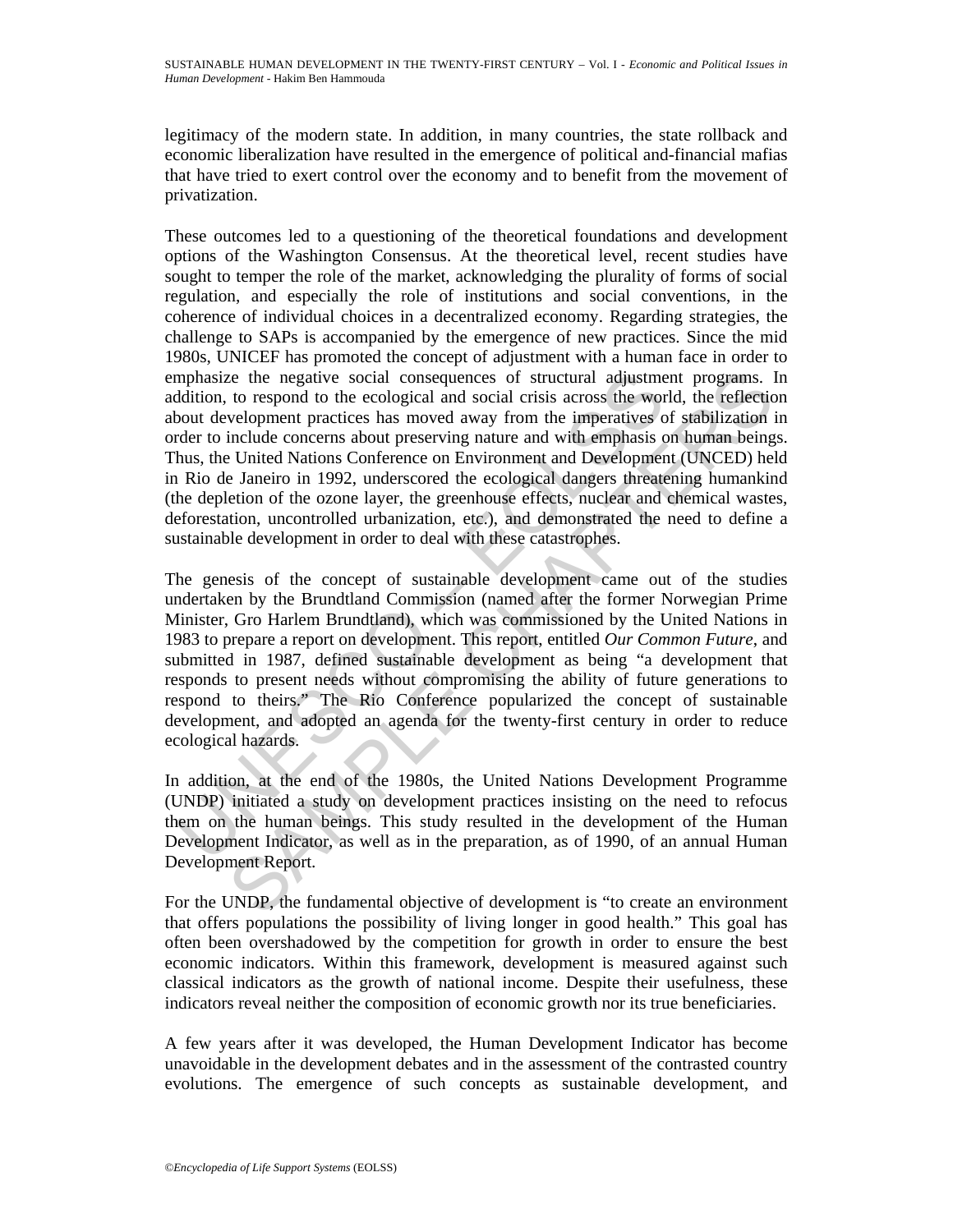sustainable human development, reflects the development crisis. In fact, these concepts have made it possible to draw attention to the ecological and social damages caused by stabilization programs. But in spite of their success and their high profile in the media, reflections on human development issues have failed to influence development practices and strategies, which remain concerned with stabilization.

Despite such theoretical developments and shifts in priorities, with a new focus on sustainable human development, it has to be admitted that today (at the beginning of the twenty-first century) poverty, exclusion, and the social crisis are ever growing and deepening. How can this paradox be explained? At a time when the consensus regarding human development is the broadest, never have poverty and exclusion been so alarming. In this article, it is assumed that underlying the deepening poverty and deteriorating sustainable human development is the destruct ration of the mechanisms of solidarity and redistribution at the level of the nation-states, and the inability of the international community to forge a new, international solidarity in a context of globalization.

ustainable human development is the destruct ration of the mechani<br>of redistribution at the level of the nation-states, and the inability of<br>ommunity to forge a new, international solidarity in a context of globa<br>fter the ble human development is the destruct ration of the mechanisms of solidarity<br>thout at the level of the nation-sates, and the inability of the internation<br>tity to forge a new, internation solidarity in a context of globaliz After the Second World War, the world experienced three forms of political and social organization. The welfare state in developed countries benefited from the strong growth in productivity that resulted from the Fordian mode of production in order to establish a new social compromise. These gains in productivity provided the means for enterprises to ensure regular increases in salaries, which led to rapid growth in mass consumption and to a rapid development of domestic markets. Moreover, major social transfers that fed the internal mechanisms of social solidarity corrected this initial income distribution. In the new Eastern Europe popular democracies, which were dominated by communist parties, the state also played a decisive role in the economic growth dynamics, as well as in provision of the basic needs of the population. Finally, the countries of the developing world, most of which were newly independent, formed strong, centralized modern governments. Confronted by the weakness of the local bourgeoisies, these governments undertook, through public enterprises, programs of investment and wealth creation. These governments also invested in the social domain by promoting people's access to basic needs such as health and education. Thus, despite the differences in the political and philosophical foundations of their social organizations, these governments played the major role in the social domain in the postwar period. They were an important factor for integration, with the establishment of mechanisms of solidarity through redistribution and social transfers. These different social policies guaranteed full employment in the various countries, and were at the origin of a rapid growth in sustainable development.

However, the crisis in the dynamics of growth in developed countries starting in the early 1970s, and in the developing world countries one decade later, had important consequences in the area of human development. In fact, the crisis exit strategies and policies sought to challenge the regulatory role of the state, and to give preeminence to the market. The disengagement of the state was reflected by a weakening of regulatory and social integration mechanisms, along with a rapid growth in unemployment and poverty worldwide.

Towards the end of the 1980s, the globalization movement whose economic and social organization cuts across nation-state borders strengthened this trend. The strategies of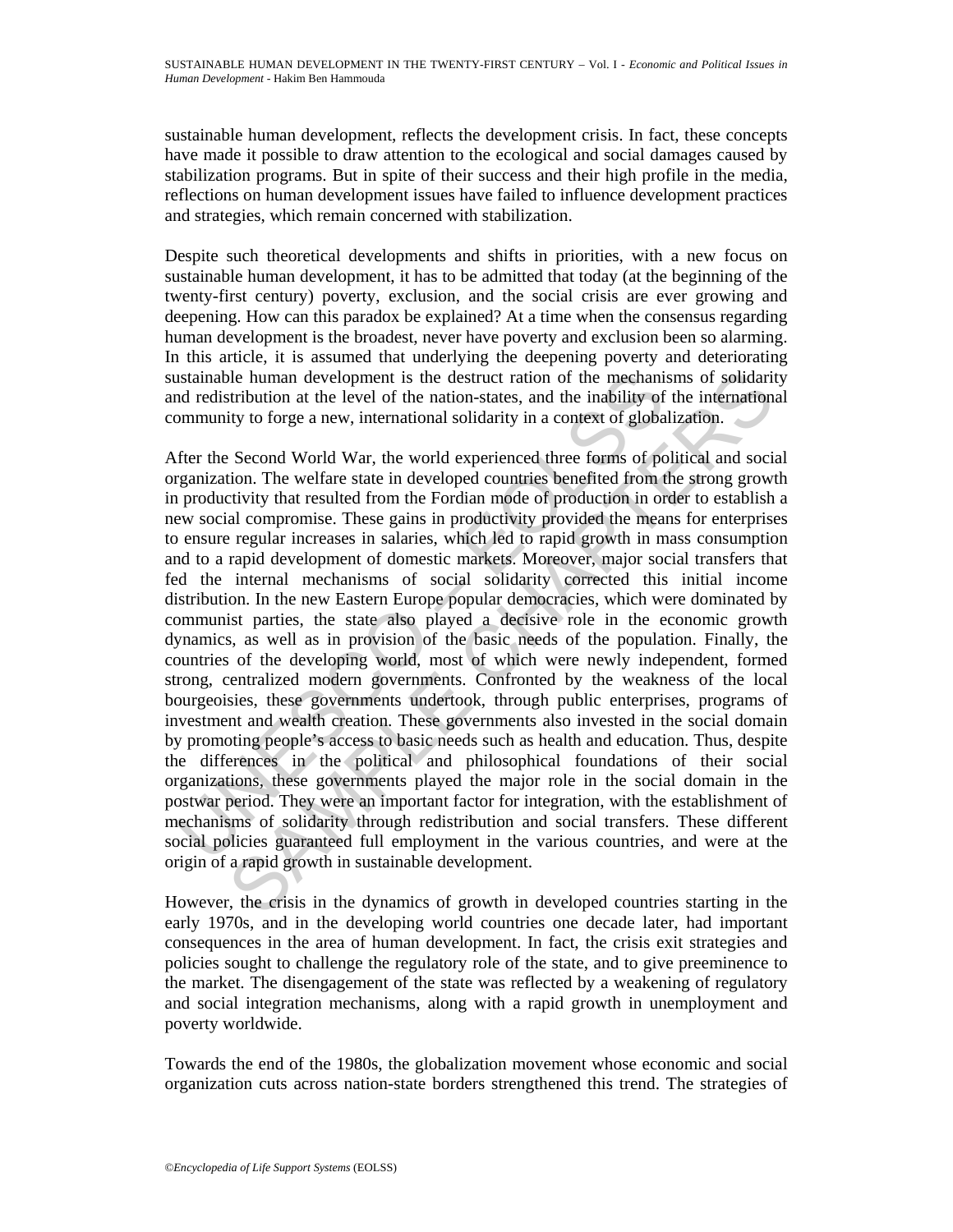opening up to globalization reinforced the challenge to traditional mechanisms of solidarity without being able to define and structure new forms of self-help and cooperation. This failure is the source of the protests and distrust that are developing throughout the world with regard to the globalization movement and its supportive institutions like the WTO (World Trade Organization), the IMF, and the World Bank. At the beginning of the twenty-first century, improvement in HD (Human Development) in the context of globalization, means improvement in social regulation, and the invention of new mechanisms of redistribution and solidarity at the international, regional, and national levels.



#### **Bibliography**

- - -

Adelman I. and Morris C. T. (1973). *Economic Growth and Social Equality in Developing Countries*. Stanford, Connecticut: Stanford University Press. [One of the first books, which demonstrated that growth in the developing countries, does not necessarily go along with reduced inequalities.]

Bardhan P. (1993). Economics of development and the development of economics. *Journal of Economic Perspectives* **7**(2). [This article takes stock of the interrogations, which traversed development economics in the early 1990s.]

Rodrik D. (1997). *Has Globalization Gone too Far*? Washington, DC: Institute of International Economics. [This book is one of the first contributions in which one eminent economist expresses his anxieties and interrogations about the globalization process underway.]

Stern N. (1989). The economics of development: a survey. *The Economic Journal* **99**, September. [This article is an important review of the recent trends in development economics.]

**TO ACCESS ALL THE 15 PAGES OF THIS CHA**<br>Visit: http://www.colss.net/Eolss-sample AllChapter<br>ibliography<br>delman I. and Morris C. T. (1973). *Economic Growth and Social Equality in De*<br>anaford, Connecticut: Stanford Univer **TO ACCESS ALL THE 15 PAGES OF THIS CHAP[TER](https://www.eolss.net/ebooklib/sc_cart.aspx?File=E6-60-01-06),**<br>
Visit: http://www.ecolss.net/Eolss-sampleAllChapter.aspx<br>
t. and Morris C. T. (1973). *Economic Growth and Social Equality in Developing Countrie*<br>
Connecticut: Stanford Univ Stiglitz J. (1988). Economic organization, information and development. *Handbook of Development Economic*s, eds. H. Chenery and T. N. Srinivasan. Amsterdam: Elsevier Science Publishers. [This article is an excellent review of the study of organizations and institutions within the context of an underdeveloped economy. However, the book containing such an article deals mainly with issues relating to development economics.]

Stiglitz J. (1998). *More Instruments and Broader Goals: Moving Toward the Post-Washington Consensus*. Helsinki: WIDER. [This article is a conference paper presented by Stiglitz, when Vice-President and World Bank Chief Economist. This is one of the first revisions and criticisms of the Washington Consensus by a World Bank official.]

Stiglitz J. (1998). *Towards a New Paradigm for Development: Strategies, Policies and Processes*. Geneva: UNCTAD. [This is a conference paper presented at the UNCTAD. It constitutes a point of departure for an open reflection at the World Bank.]

Taylor L. (1991). *Varieties of Stabilization Experience. Towards Sensible Macroeconomics in the Third World*. Oxford: WIDER/Clarendon Press. [This book is a summary of findings from a series of studies on adjustment performance in some countries.]

Ul Haq M. (1995). *Reflections on Human Development*. New York: Oxford University Press. [Mahbud Ul Haq who had been at the origin of the human development concept developed by UNDP, gives an